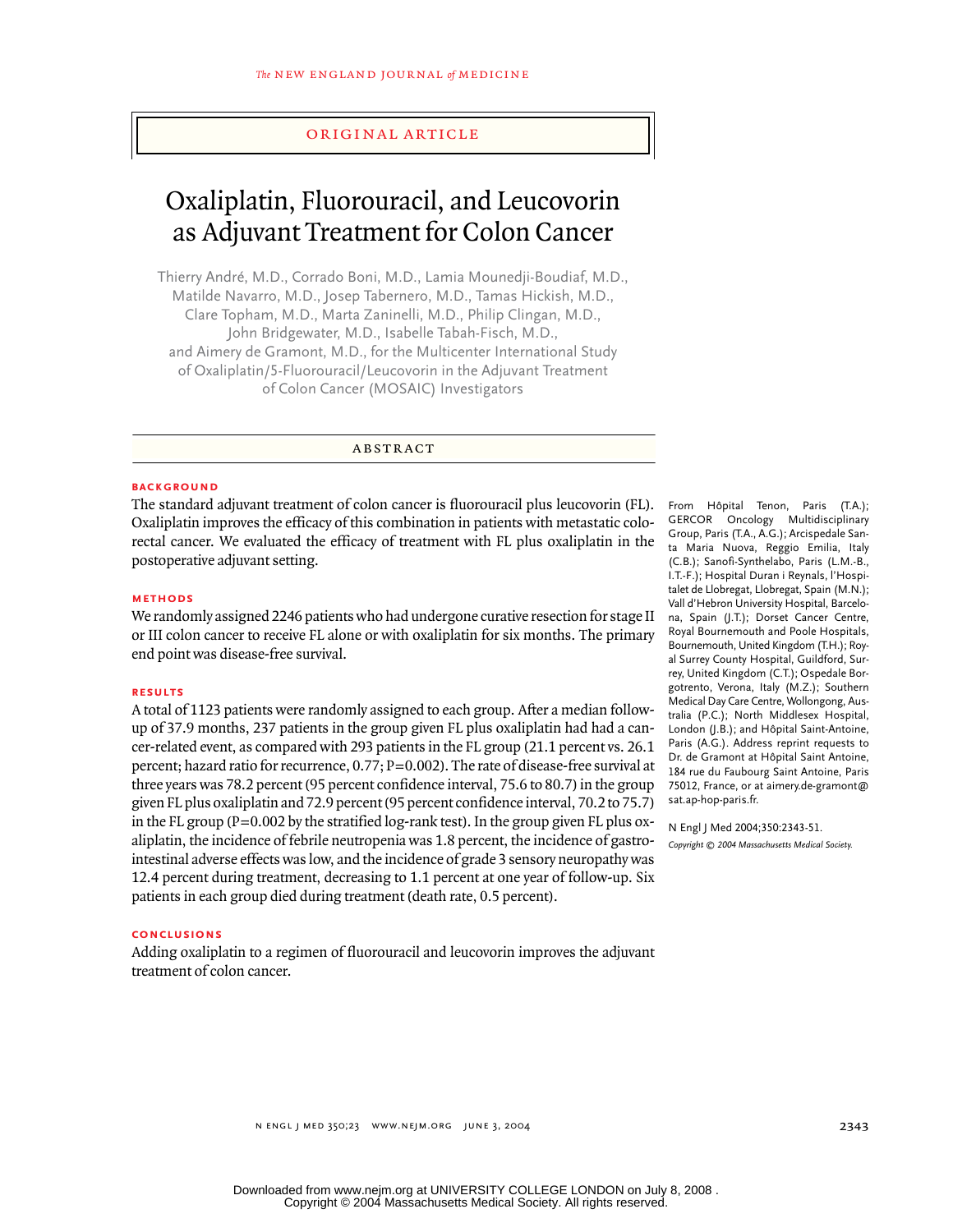olorectal cancer is the second leading cause of death from cancer in Western countries<sup>1</sup>; 40 to 50 percent of patients who undergo potentially curative surgery alone ultimately relapse and die of metastatic disease.2 The most important prognostic indicator of survival in early colon cancer is the stage of the tumor (T, according to the tumor–node–metastasis [TNM] classification), determined by the depth of penetration through the bowel wall, and the number of involved lymph nodes.<sup>3</sup> c

The demonstration that postoperative adjuvant treatment with fluorouracil and levamisole reduced the mortality rate by 33 percent among patients with stage III colon cancer<sup>4</sup> prompted several trials, which established six months of treatment with fluorouracil plus leucovorin (FL) as the standard adjuvant chemotherapy for stage III colon cancer.<sup>5-11</sup> Oxaliplatin is a third-generation platinum derivative, which, when combined with fluorouracil and leucovorin, is among the most effective chemotherapies for metastatic colorectal cancer.<sup>12-15</sup> To determine whether oxaliplatin can also benefit patients with disease in an earlier stage, we conducted an international phase 3 clinical trial in patients with stage II or III colon cancer — the Multicenter International Study of Oxaliplatin/5-Fluorouracil/ Leucovorin in the Adjuvant Treatment of Colon Cancer (MOSAIC).

#### methods

## **patients**

Patients were eligible if they had undergone complete resection of histologically proven stage II (T3 or T4,N0,M0) or stage III (any T,N1 or N2,M0) colon cancer, as defined by the presence of the inferior pole of the tumor above the peritoneal reflection — that is, at least 15 cm from the anal margin. Treatment had to be started within seven weeks after surgery. Other eligibility criteria included an age of 18 to 75 years; a Karnofsky performance-status score of at least 60; a carcinoembryonic antigen level of less than 10 ng per milliliter; the absence of prior chemotherapy, immunotherapy, or radiotherapy; and adequate blood counts and liver and kidney function. Written informed consent was required from all patients, and the study was approved by the ethics committees of the participating centers.

# **treatment**

Eligible patients were randomly assigned to receive FL alone or with oxaliplatin. In the FL group, each cycle comprised a 2-hour infusion of 200 mg of leucovorin per square meter of body-surface area followed by a bolus of 400 mg of fluorouracil per square meter and then a 22-hour infusion of 600 mg of fluorouracil per square meter given on 2 consecutive days every 14 days, for 12 cycles. In the group given FL plus oxaliplatin, the same FL regimen was used, plus a two-hour infusion of 85 mg of oxaliplatin (Eloxatin, Sanofi-Synthelabo) per square meter on day 1, given simultaneously with leucovorin, with the use of a Y infusion device. The use of disposable pumps (LV5 infusors, Baxter Healthcare) allowed outpatients to receive a continuous infusion of fluorouracil.

Adverse effects were graded according to the Common Toxicity Criteria of the National Cancer Institute, version 1. According to these criteria, a score of 1 indicates mild adverse effects, a score of 2 moderate adverse effects, a score of 3 severe adverse effects, and a score of 4 life-threatening adverse effects. Dose reductions were based on the worst adverse effects observed during the previous cycle. The dose of oxaliplatin was to be reduced to 75 mg per square meter in the event of persistent (at least 14 days) paresthesias, temporary painful paresthesias, or functional impairment. Oxaliplatin was discontinued in cases of persistent painful paresthesias or functional impairment. Together with reductions in the dose of oxaliplatin, the bolus dose of fluorouracil was reduced to 300 mg per square meter and the infusion to 500 mg per square meter in the event of grade 3 or 4 neutropenia or thrombocytopenia (or both), diarrhea, stomatitis, or other drug-related adverse effects of grade 3. Only the dose of fluorouracil was scheduled to be reduced in the event of skin-related adverse effects of grade 3 or 4. Treatment was delayed by up to three weeks until the patient recovered from various adverse effects, the neutrophil count exceeded 1500 per cubic millimeter, and the platelet count exceeded 100,000 per cubic millimeter. Chemotherapy was stopped in the event of cardiac or neurocerebellar adverse effects or grade 3 or 4 allergic reactions.

#### **follow-up**

Patients were assessed before randomization, every two weeks during treatment, and then every six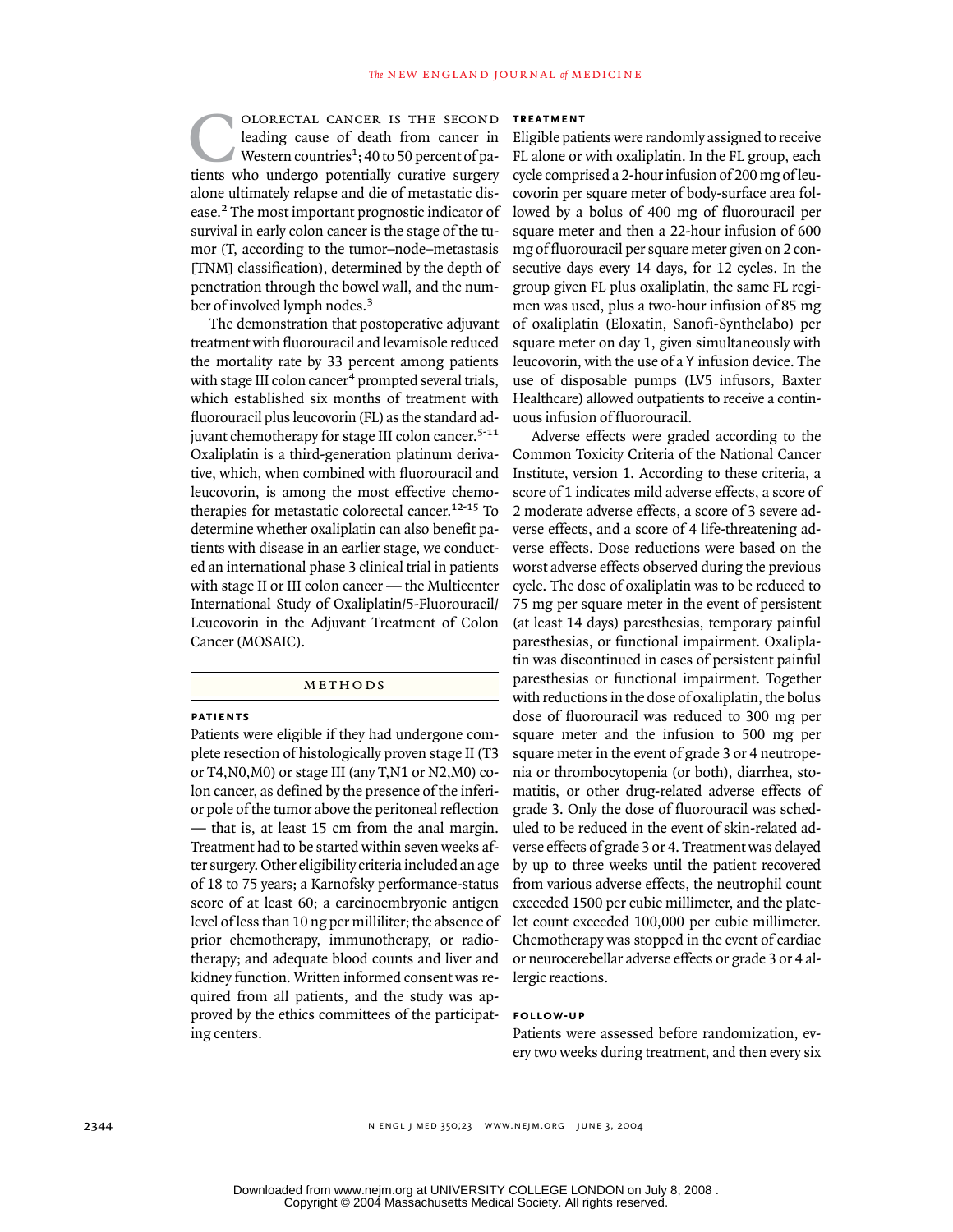months for five years. The baseline assessment involved a medical history taking, physical examination, biologic tests, measurement of the carcinoembryonic antigen level, chest radiography, and abdominal ultrasonography or computed tomography. Patients were monitored for adverse effects throughout the treatment period and until 28 days after the last cycle of chemotherapy, unless treatment-related adverse effects required additional follow-up.

The diagnosis of recurrence was made on the basis of imaging and, if necessary, cytologic analysis or biopsy. An elevated carcinoembryonic antigen level as a solitary finding was not accepted as evidence of relapse. Neurologic adverse effects were to be reported at each visit during follow-up and were assessed with the use of the neurosensory section of the Common Toxicity Criteria of the National Cancer Institute, version 1.

#### **statistical analysis**

Randomization was performed centrally, and the minimization method was used to balance treatment allocation according to the TNM stage (T2 or T3 vs. T4 and N0, N1, or N2), the presence or absence of bowel obstruction or tumor perforation, and the medical center. The sample size of 2200 patients was calculated under the assumptions of a three-year disease-free survival rate of 73 percent in the control group and 79 percent in the group given FL plus oxaliplatin, with a ratio of stage II disease to stage III disease of 0.4:0.6, an enrollment period and a follow-up period of three years, a decrease in the risk of relapse after three years, a statistical power of 90 percent, and an alpha value of 0.05 and two-sided P values derived with the use of the log-rank test. The primary efficacy variable was disease-free survival, defined as the time from randomization to relapse or death, whichever occurred first. Second colorectal cancers were considered relapses, whereas noncolorectal tumors were disregarded in the analyses.

The primary statistical analysis of efficacy was the comparison, after three years of follow-up, of disease-free survival between groups according to the intention-to-treat principle, with the use of a two-sided log-rank test stratified according to baseline disease stage. Hazard ratios and 95 percent confidence intervals were calculated with the use of the Cox proportional-hazards model. Survival curves were drawn according to Kaplan–Meier methods.

To assess the consistency of the effect of treat-

ment on disease-free survival across prognostic subgroups, we calculated hazard ratios and 95 percent confidence limits for subgroups defined according to the following variables: sex, age, disease stage (II vs. III), baseline serum carcinoembryonic antigen level, number of involved lymph nodes (≤4 vs. >4), T classification (T4 vs. T1, T2, or T3), degree of cellular differentiation (well vs. poorly differentiated), and the presence or absence of perforation, obstruction, and venous invasion.

The cutoff date of the analysis was April 22, 2003. The duration of follow-up was defined as the number of months from randomization to the cutoff date.

Secondary end points were safety, including long-term adverse effects, and overall survival, measured from the time of randomization to death from any cause. With a median follow-up of three years, it is too early to compare the two treatment groups statistically in terms of survival, and only descriptive analyses of overall survival are presented. Safety analyses included patients who had received at least one cycle of treatment.

# **organization of the trial**

The concept underlying this study was developed by Dr. de Gramont, and the investigation was designed by the investigators and Sanofi-Synthelabo. Data were collected, managed, and analyzed by the sponsor. The article was written by the investigators, on the basis of data and statistical analyses provided by Sanofi-Synthelabo.

A data and safety monitoring board of independent experts reviewed safety data every six months during the treatment period to provide the sponsor with independent advice on the progress of the study and on safety. No interim analysis was planned or performed.

results

#### **study population**

Between October 1998 and January 2001, 2246 patients were enrolled at 146 centers in 20 countries: 1123 patients were randomly assigned to receive FL plus oxaliplatin and 1123 to receive FL without oxaliplatin. Of these patients, 1108 received at least one cycle of FL plus oxaliplatin and 1111 received at least one cycle of FL. The patients' characteristics were well matched in the two groups (Table 1). In both groups, 60 percent of the patients had stage III disease and 40 percent had stage II disease. The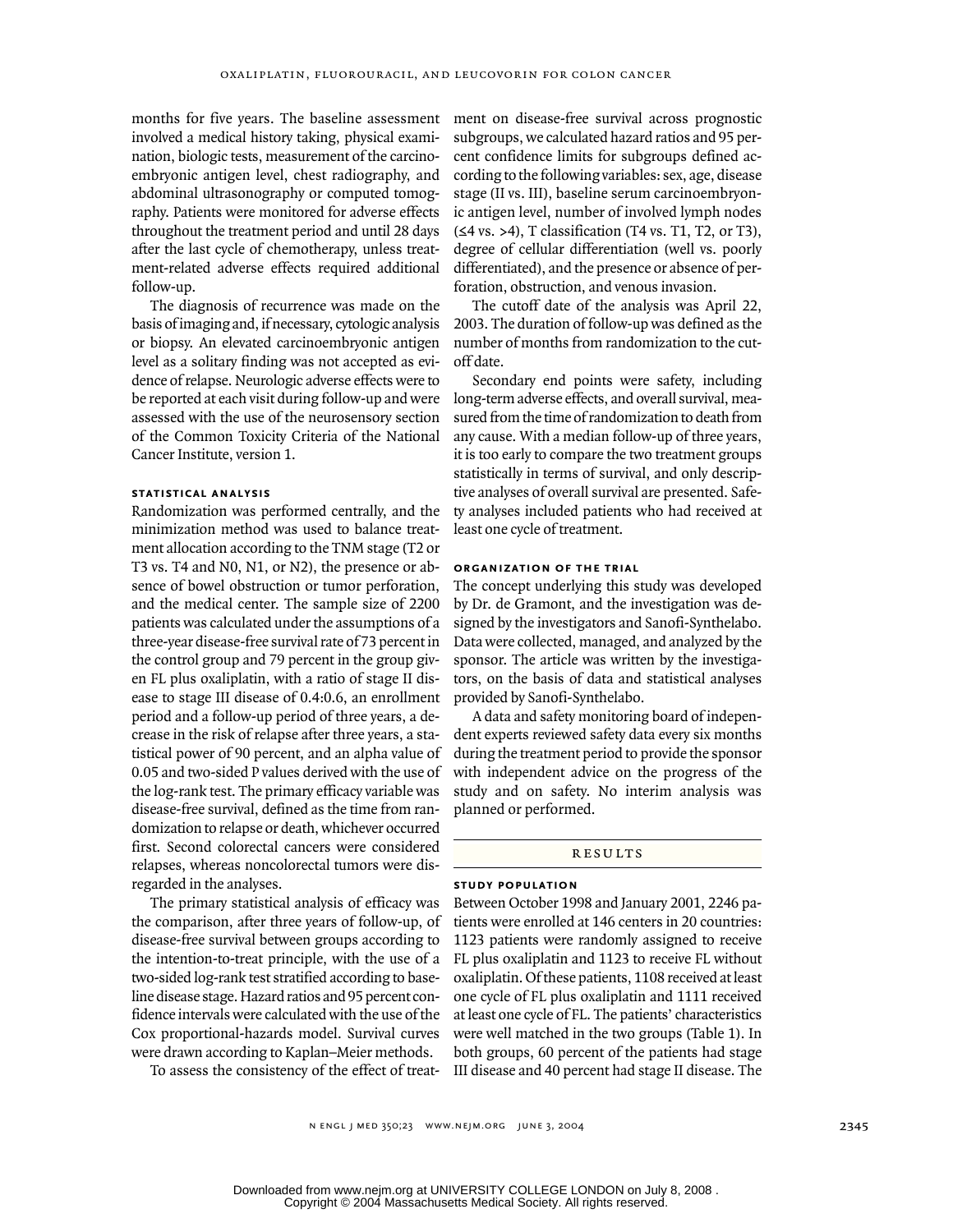| Table 1. Baseline Characteristics of the Patients in the Group Given<br>Fluorouracil and Leucovorin (FL) plus Oxaliplatin and the FL Group. |                                 |                  |  |
|---------------------------------------------------------------------------------------------------------------------------------------------|---------------------------------|------------------|--|
| Characteristic                                                                                                                              | FL plus Oxaliplatin<br>(N=1123) | FL<br>$(N=1123)$ |  |
| All patients                                                                                                                                |                                 |                  |  |
| $Age - yr$                                                                                                                                  |                                 |                  |  |
| Median                                                                                                                                      | 61                              | 60               |  |
| Range                                                                                                                                       | $19 - 75$                       | $20 - 75$        |  |
| Age <65 yr - no. (%)                                                                                                                        | 723 (64.4)                      | 743 (66.2)       |  |
| $Sex - no.$ (%)                                                                                                                             |                                 |                  |  |
| Male                                                                                                                                        | 630 (56.1)                      | 588 (52.4)       |  |
| Female                                                                                                                                      | 493 (43.9)                      | 535 (47.6)       |  |
| Karnofsky performance-status score - no. (%)                                                                                                |                                 |                  |  |
| <60                                                                                                                                         | 5(0.4)                          | 5(0.4)           |  |
| $60 - 70$                                                                                                                                   | 150 (13.4)                      | 134 (11.9)       |  |
| $80 - 100$                                                                                                                                  | 968 (86.2)                      | 984 (87.6)       |  |
| Disease stage - no. (%)                                                                                                                     |                                 |                  |  |
| $\mathbf{II}$                                                                                                                               | 451 (40.2)                      | 448 (39.9)       |  |
| Ш                                                                                                                                           | 672 (59.8)                      | 675 (60.1)       |  |
| Depth of invasion - no. (%)                                                                                                                 |                                 |                  |  |
| T <sub>2</sub>                                                                                                                              | 51(4.5)                         | 54(4.8)          |  |
| T3                                                                                                                                          | 853 (76.0)                      | 852 (75.9)       |  |
| T <sub>4</sub>                                                                                                                              | 213 (19.0)                      | 208 (18.5)       |  |
| Unknown                                                                                                                                     | 6(0.5)                          | 9(0.8)           |  |
| Bowel obstruction - no. (%)                                                                                                                 | 201 (17.9)                      | 217 (19.3)       |  |
| Perforation - no. (%)                                                                                                                       | 78 (6.9)                        | 78 (6.9)         |  |
| Histologic appearance - no. (%)                                                                                                             |                                 |                  |  |
| Well differentiated                                                                                                                         | 934 (83.2)                      | 914 (81.4)       |  |
| Poorly differentiated                                                                                                                       | 142 (12.6)                      | 148 (13.2)       |  |
| Unknown                                                                                                                                     | 47 (4.2)                        | 61(5.4)          |  |
| Patients with stage III disease - no. (%)                                                                                                   |                                 |                  |  |
| No. of nodes involved                                                                                                                       |                                 |                  |  |
| $1 - 4$                                                                                                                                     | 499 (44.4)                      | 513 (45.7)       |  |
| >4                                                                                                                                          | 170 (15.1)                      | 160 (14.2)       |  |
| Unknown                                                                                                                                     | 2(0.2)                          | 2(0.2)           |  |
| Patients with stage II disease - no. (%)                                                                                                    |                                 |                  |  |
| T <sub>4</sub>                                                                                                                              | 84 (18.6)                       | 87 (19.4)        |  |
| No. of lymph nodes examined                                                                                                                 |                                 |                  |  |
| $<$ 10                                                                                                                                      | 152 (33.7)                      | 149 (33.3)       |  |
| $\geq 10$                                                                                                                                   | 295 (65.4)                      | 294 (65.6)       |  |
| <b>Bowel obstruction</b>                                                                                                                    | 71(15.7)                        | 87 (19.4)        |  |
| Perforation                                                                                                                                 | 38 (8.4)                        | 43 (9.6)         |  |
| Histologic appearance                                                                                                                       |                                 |                  |  |
| Well differentiated                                                                                                                         | 385 (85.4)                      | 378 (84.4)       |  |
| Poorly differentiated                                                                                                                       | 47 (10.4)                       | 42 (9.4)         |  |
| Unknown                                                                                                                                     | 19(4.2)                         | 28 (6.3)         |  |

overall median time between surgery and the start of chemotherapy was 5.7 weeks (range, 1.1 to 17.0).

 A total of 41 patients (1.8 percent) did not strictly meet eligibility criteria related to baseline disease. In one patient in each group, the resection of primary tumor was incomplete. Four patients in the group given FL plus oxaliplatin and six in the FL group had a history of cancer, including colorectal cancer. Thirteen patients (four in the group given FL plus oxaliplatin and nine in the FL group) had stage IV cancer, and three patients (two in the group given FL plus oxaliplatin and one in the FL group) had cancer of the middle or lower rectum. Four patients in the group given FL plus oxaliplatin and nine in the FL group had various other eligibilitycriteria violations.

## **chemotherapy**

The median number of cycles of chemotherapy received was 12 in both groups; 74.7 percent of patients in the group given FL plus oxaliplatin and 86.5 percent in the FL group received the planned 12 cycles. In the group that received FL plus oxaliplatin, the median dosage of oxaliplatin was 34.2 mg per square meter per week across all cycles received and 36.5 mg per square meter per week across cycles including oxaliplatin. In both cases, more than 80 percent of the planned dose was actually given (80.5 percent and 85.9 percent, respectively). The dose of fluorouracil received was 84.4 percent of the planned dose in the group given FL plus oxaliplatin and 97.7 percent of the planned dose in the FL group.

#### **safety**

Neutropenia, diarrhea, and vomiting were the most frequent grade 3 or 4 adverse effects in the group given FL plus oxaliplatin (Table 2). Grade 3 or 4 neutropenia was much commoner with FL plus oxaliplatin than with FL (41.1 percent vs. 4.7 percent, P<0.001) but was complicated by fever or infection in only 1.8 percent of cases (20 patients) in the group given FL plus oxaliplatin and in 0.2 percent of cases (2 patients) in the FL group (P<0.001). The incidence of thromboembolic events among patients who received at least one cycle of the assigned regimen was similar in the two groups (63 of 1108 patients [5.7 percent] and 72 of 1111 patients [6.5 percent], respectively).

Although 92.1 percent of patients treated with FL plus oxaliplatin had peripheral neuropathy during treatment, half of these episodes were of grade 1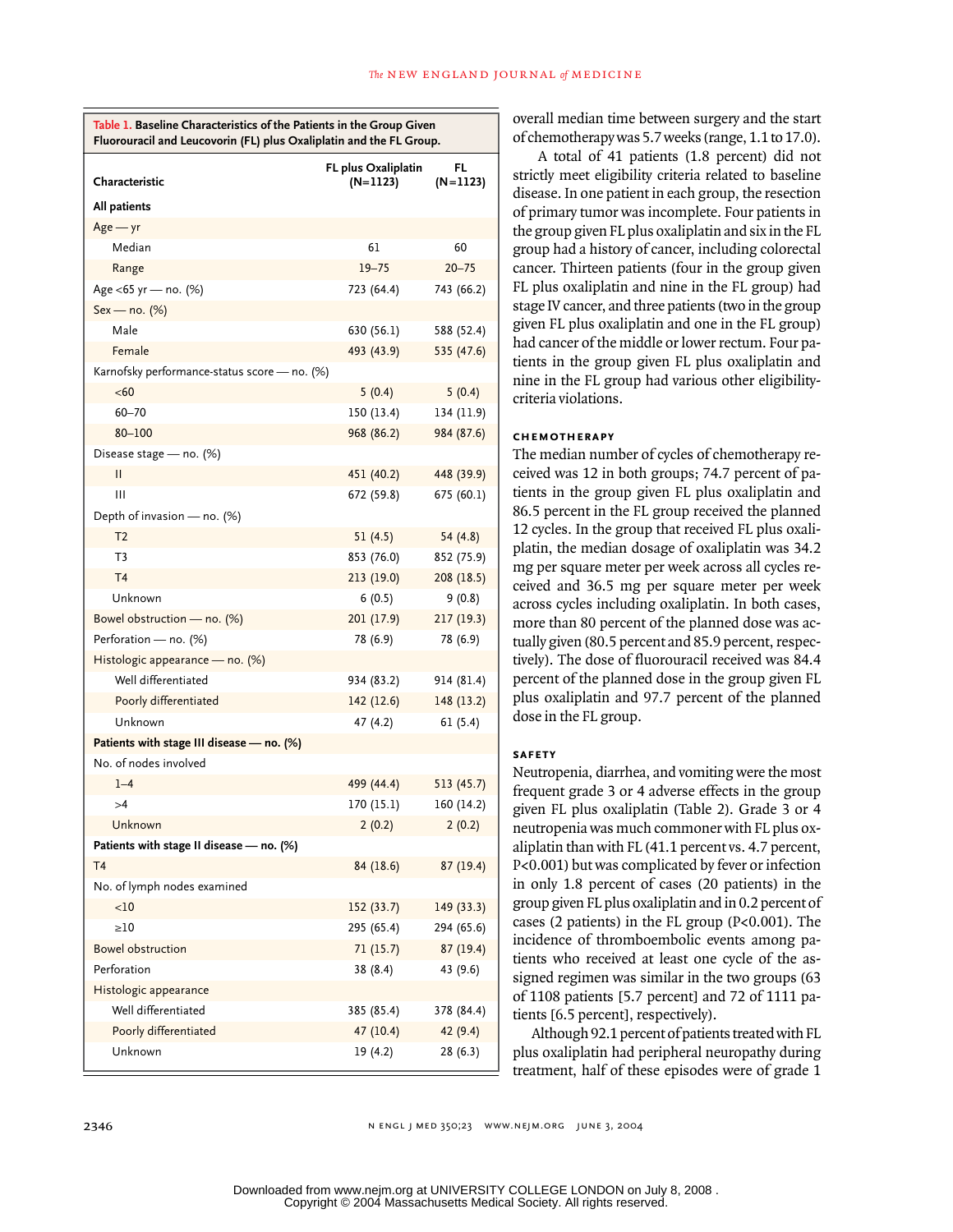| Table 2. Adverse Events in the Group Given Fluorouracil and Leucovorin (FL) plus Oxaliplatin and the FL Group.* |                              |           |              |                            |           |           |         |                           |
|-----------------------------------------------------------------------------------------------------------------|------------------------------|-----------|--------------|----------------------------|-----------|-----------|---------|---------------------------|
| <b>Adverse Event</b>                                                                                            | FL plus Oxaliplatin (N=1108) |           | $FL(N=1111)$ |                            |           | P Value   |         |                           |
|                                                                                                                 | All Grades Grade 3 Grade 4   |           |              | All Grades Grade 3 Grade 4 |           |           |         | All Grades Grades 3 and 4 |
|                                                                                                                 |                              |           |              | percent                    |           |           |         |                           |
| Paresthesia <sup>+</sup>                                                                                        | 92.0                         | 12.4      | <b>NA</b>    | 15.6                       | 0.2       | <b>NA</b> | < 0.001 | 0.001                     |
| Neutropenia                                                                                                     | 78.9                         | 28.8      | 12.3         | 39.9                       | 3.7       | 1.0       | < 0.001 | < 0.001                   |
| Thrombocytopenia                                                                                                | 77.4                         | 1.5       | 0.2          | 19.0                       | 0.2       | 0.2       | < 0.001 | 0.001                     |
| Anemia                                                                                                          | 75.6                         | 0.7       | 0.1          | 66.9                       | 0.3       | 0.0       | < 0.001 | 0.09                      |
| Nausea                                                                                                          | 73.7                         | 4.8       | 0.3          | 61.1                       | 1.5       | 0.3       | < 0.001 | < 0.001                   |
| Diarrhea                                                                                                        | 56.3                         | 8.3       | 2.5          | 48.4                       | 5.1       | 1.5       | < 0.001 | < 0.001                   |
| Vomiting                                                                                                        | 47.2                         | 5.3       | 0.5          | 24.0                       | 0.9       | 0.5       | < 0.001 | < 0.001                   |
| <b>Stomatitis</b>                                                                                               | 41.6                         | 2.7       | 0.0          | 39.6                       | 2.0       | 0.2       | 0.34    | 0.41                      |
| Skint                                                                                                           | 31.5                         | 1.4       | 0.6          | 35.5                       | 1.7       | 0.7       | 0.05    | 0.67                      |
| Alopecia                                                                                                        | 30.2                         | <b>NA</b> | <b>NA</b>    | 28.1                       | <b>NA</b> | <b>NA</b> | 0.28    | <b>NA</b>                 |
| Allergic reaction                                                                                               | 10.3                         | 2.3       | 0.6          | 1.9                        | 0.1       | 0.1       | < 0.001 | < 0.001                   |
| Thrombosis<br>or phlebitis                                                                                      | 5.7                          | 1.0       | 0.2          | 6.5                        | 1.7       | 0.1       | 0.48    | 0.29                      |
| Neutropenia with<br>fever or infection                                                                          | 1.8                          | 1.4       | 0.4          | 0.2                        | 0.1       | 0.1       | < 0.001 | < 0.001                   |

\* Fisher's exact test was used to calculate P values. NA denotes not applicable.

† There are only three grades of paresthesia in version 1 of the Common Toxicity Criteria of the National Cancer Institute.

‡ This category included the hand–foot syndrome.

§ There are only two grades of alopecia in version 1 of the Common Toxicity Criteria of the National Cancer Institute. The incidence of grade 2 alopecia was 5.0 percent in each group.

(Table 3). Of the 137 patients (12.4 percent) who had grade 3 peripheral neuropathy during treatment, grade 3 symptoms were still present in 8 patients at the six-month follow-up visit and in 5 patients at the one-year visit. In 12 patients, grade 3 peripheral neurosensory symptoms appeared after the end of treatment, and 6 of these patients had persistent grade 3 symptoms after one year. In total, 11 of 1018 patients (1.1 percent) who were assessed one year after the end of treatment continued to have grade 3 peripheral neurosensory symptoms. This number dropped to five (0.5 percent) after 18 months (Table 3).

Twelve patients — six in each group (0.5 percent) — died within 1 month after the end of treatment; these included three deaths in each group during the first 60 days of treatment. In the group given FL plus oxaliplatin, four patients died of infection or sepsis (two with neutropenia) and two of intracranial hemorrhage. In the FL group, one patient each died of sepsis, Stevens–Johnson syndrome in the context of severe diarrhea and fluconazole treatment, and anoxic cerebral infarction; one patient committed suicide; and two died suddenly from cardiac causes.

## **follow-up**

There was good compliance with follow-up visits. The mean time between visits was 5.97 months in the group given FL plus oxaliplatin and 5.98 months in the FL group. The median interval was 6.01 months in both groups.

| Table 3. Incidence of Neurosensory Symptoms during Treatment<br>and Follow-up in the Group Given Fluorouracil, Leucovorin, and Oxaliplatin.* |                                   |                                 |                                   |                                  |                                 |
|----------------------------------------------------------------------------------------------------------------------------------------------|-----------------------------------|---------------------------------|-----------------------------------|----------------------------------|---------------------------------|
| Grade                                                                                                                                        | During<br>Treatment<br>$(N=1106)$ | 1 Mo<br>Follow-up<br>$(N=1092)$ | 6 Mo<br>Follow-up<br>$(N = 1058)$ | 12 Mo<br>Follow-up<br>$(N=1018)$ | 18 Mo<br>Follow-up<br>$(N=967)$ |
|                                                                                                                                              |                                   |                                 | number (percent)                  |                                  |                                 |
| $\mathbf 0$                                                                                                                                  | 87(7.9)                           | 424 (38.8)                      | 624 (59.0)                        | 718 (70.5)                       | 738 (76.3)                      |
| 1                                                                                                                                            | 533 (48.2)                        | 439 (40.2)                      | 338 (31.9)                        | 240 (23.6)                       | 191 (19.8)                      |
| $\overline{2}$                                                                                                                               | 349 (31.6)                        | 174 (15.9)                      | 82(7.8)                           | 49 (4.8)                         | 33(3.4)                         |
| 3                                                                                                                                            | 137 (12.4)                        | 55 (5.0)                        | 14(1.3)                           | 11(1.1)                          | 5(0.5)                          |

\* Only patients who actually received treatment were included in the analysis. A grade of 0 indicates no change or no symptoms, a grade of 1 mild paresthesia and loss of deep tendon reflexes, a grade of 2 mild or moderate objective sensory loss and moderate paresthesia, and a grade of 3 severe objective sensory loss or paresthesias that interfere with function.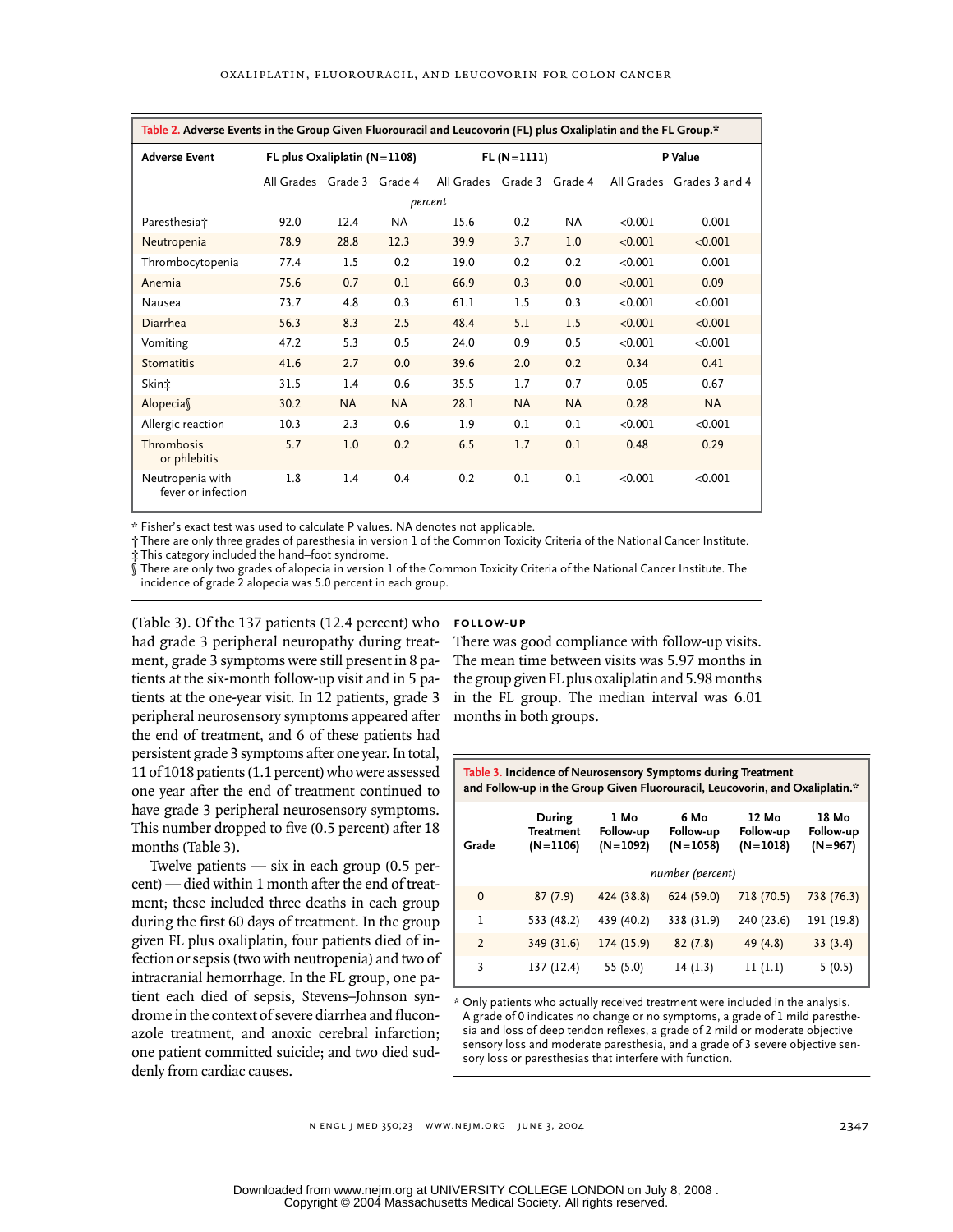# **disease-free survival**

At the time of analysis (median follow-up, 37.9 months), 237 patients in the group given FL plus oxaliplatin (21.1 percent) had relapsed or died, as compared with 293 (26.1 percent) in the FL group.

**Table 4. Analysis of Disease-free Survival According to the Intention-to-Treat Principle.\*** 

| Variable                                                                                     | FL plus Oxaliplatin<br>$(N=1123)$                          | FL<br>$(N=1123)$                                           |
|----------------------------------------------------------------------------------------------|------------------------------------------------------------|------------------------------------------------------------|
| $Follow-up$ — mo<br>Median<br>Range                                                          | 37.9<br>$27 - 54$                                          | 37.8<br>$27 - 54$                                          |
| Probability of disease-free survival<br>at 3 yr $-$ % (95% CI) $\uparrow$                    | 78.2 (75.6-80.7)                                           | 72.9 (70.2-75.7)                                           |
| Event — no. $(\%)$<br>Relapset<br>Metastasis<br>Second colorectal carcinoma<br>Local relapse | 237(21.1)<br>208 (18.5)<br>169 (15.0)<br>6(0.5)<br>38(3.4) | 293(26.1)<br>279 (24.8)<br>229 (20.4)<br>9(0.8)<br>51(4.5) |
| Death without relapse                                                                        | 29(2.6)                                                    | 14(1.2)                                                    |

\* FL denotes fluorouracil and leucovorin, and CI confidence interval.

† P=0.002 by the stratified log-rank test for the comparison between groups. ‡ The same patient could have been counted in more than one relapse category

if several types of relapses were reported at the same follow-up visit.



**Figure 1. Kaplan–Meier Estimates of Disease-free Survival in the Group Given Fluorouracil and Leucovorin (FL) and the Group Given FL plus Oxaliplatin, According to the Intention to Treat.**

The hazard ratio for recurrence in the group given FL plus oxaliplatin, as compared with the FL group, was 0.77 (95 percent confidence interval, 0.65 to  $0.91; P=0.002$ ).

The hazard ratio for recurrence in the group given FL plus oxaliplatin, as compared with the FL group, was 0.77 ( $P=0.002$ ), corresponding to a 23 percent reduction in the risk of relapse. The probability of disease-free survival at three years was 78.2 percent (95 percent confidence interval, 75.6 to 80.7 percent) in the group given FL plus oxaliplatin and 72.9 percent (95 percent confidence interval, 70.2 to 75.7 percent) in the FL group  $(P=0.002$  by the stratified log-rank test) (Table 4 and Fig. 1).

Among patients with stage III disease, the hazard ratio for relapse was 0.76 (95 percent confidence interval, 0.62 to 0.92) in the group given FL plus oxaliplatin, as compared with the FL group, and the three-year disease-free survival rate was 72.2 percent and 65.3 percent, respectively (Fig. 2). Among patients with stage II disease, the hazard ratio for relapse was 0.80 (95 percent confidence interval, 0.56 to 1.15) in the group given FL plus oxaliplatin, as compared with the FL group, and the three-year disease-free survival rates were 87.0 percent and 84.3 percent, respectively (Fig. 2).

A Cox-model analysis showed that the reduced risk of recurrence with FL plus oxaliplatin was similar in patients with stage II and those with stage III disease ( $P=0.77$ ). Calculation of hazard ratios and 95 percent confidence intervals (Fig. 3) showed that the reduced risk of relapse was consistent in all subgroups defined on the basis of prognostic factors at baseline.

#### **overall survival**

At the time of the cutoff date of the primary analysis, 133 patients had died in the group given FL plus oxaliplatin, as compared with 146 patients in the FL group (hazard ratio for death, 0.90; 95 percent confidence interval, 0.71 to 1.13), and the probability of survival at three years was 87.7 percent and 86.6 percent, respectively. Most of the patients who died had stage III disease (104 in the group given FL plus oxaliplatin and 119 in the FL group); the hazard ratio for death in this subgroup was 0.86 (95 percent confidence interval, 0.66 to 1.11).

## discussion

In previous trials, the addition of oxaliplatin to fluorouracil and leucovorin doubled the response rate and prolonged progression-free survival among patients with metastatic colorectal cancer.14 The efficacy and safety of this regimen were recently confirmed in a large, randomized, phase 3 trial,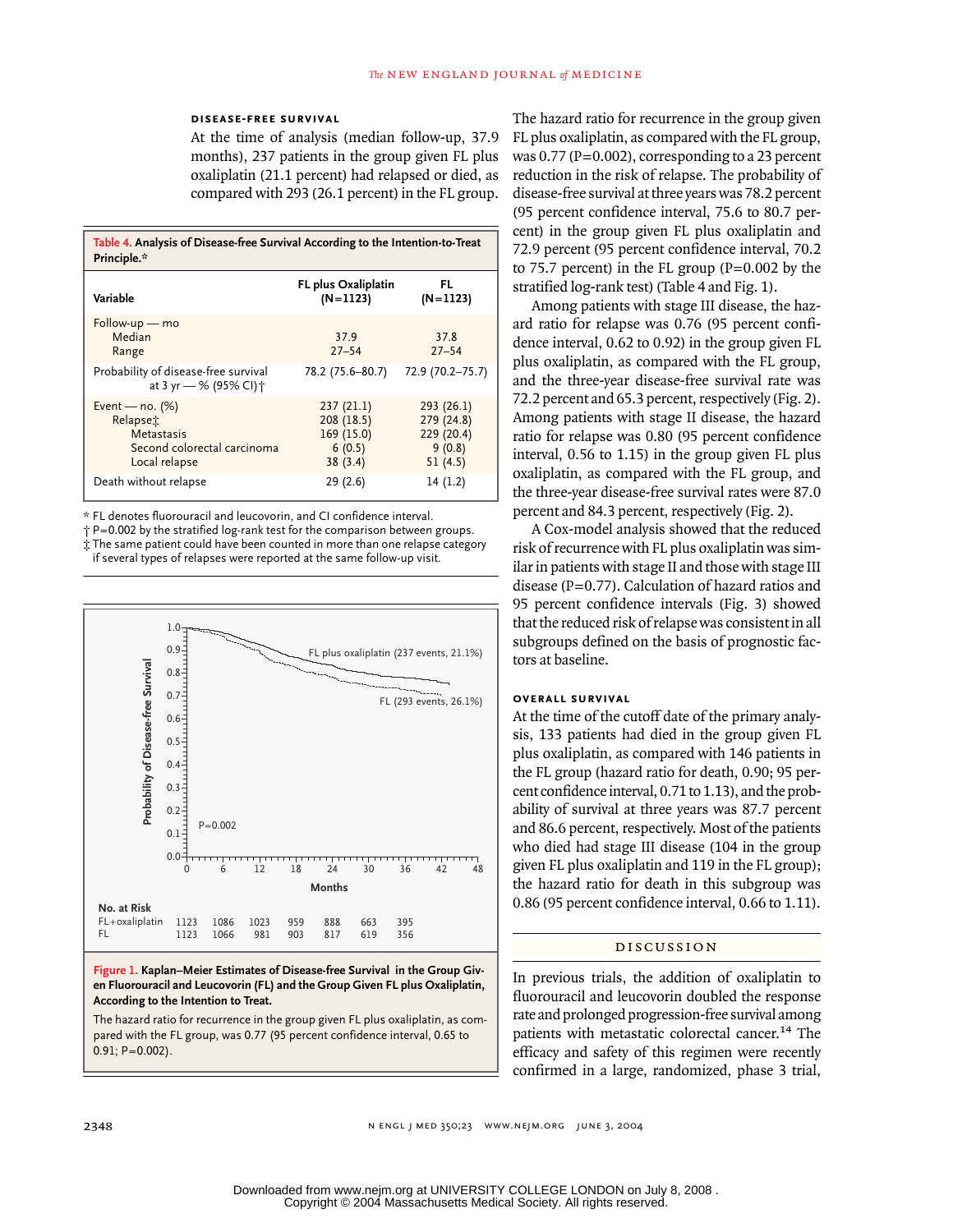

which found that this approach was superior (with respect to all efficacy variables, including overall survival) to the combination of irinotecan, fluorouracil (given as a bolus), and leucovorin.15 Our trial was designed to test the efficacy of adjuvant treatment with the regimen of FL plus oxaliplatin. We chose disease-free survival as the primary end point of the study because, like others,16 we believe that the absence of relapse is the best indicator of efficacy, since it relates directly to the effect of the treatment under investigation. By allowing early appraisal of the results, the use of three-year disease-free survival as the primary end point for adjuvant trials of patients with colon cancer should permit rapid evaluation of new treatments. Whether disease-free survival should be a primary end point is still under discussion, but a recent analysis of several studies supports the appropriateness of the use of three-year disease-free survival as a good predictor of five-year overall survival in trials of adjuvant treatment of colon cancer.<sup>17</sup>

Disease-free survival in the FL group in our study falls within the highest range reported in most studies of adjuvant treatment of colon cancer with FL.<sup>6-8,18,19</sup> The improvement in disease-free survival among patients who were treated with FL plus oxaliplatin corresponds to a relative reduction in the risk of recurrence of 23 percent. Since most relapses after curative surgery occur within the first three years, we consider our results in this respect to be complete.

Although it is agreed that patients with stage III disease benefit from adjuvant treatment, whether all patients with stage II disease should receive such treatment remains debatable. This controversy was sustained for years by the contradictory conclusions of two large groups of investigators. The National Surgical Adjuvant Breast and Bowel Project concluded that the relative benefits of treatment were largely the same for stage II and stage III tumors,<sup>20</sup> whereas the International Multicentre Pooled Analysis of B2 Colon Cancer Trials (IMPACT B2) failed to demonstrate a statistically significant benefit for stage II tumors.<sup>21</sup>

A recent meta-analysis from the Mayo Clinic,<sup>22</sup> which evaluated individual data on 3300 patients who were enrolled in five randomized trials, including those analyzed in IMPACT B2, concluded that patients with stage II disease could benefit from adjuvant chemotherapy, but to a lesser extent than patients with stage III tumors. Indeed, the absolute benefit among patients with stage II disease is only half as great as that among patients with stage III disease, and twice as many patients with stage II tumors are required in such studies in order to detect a difference.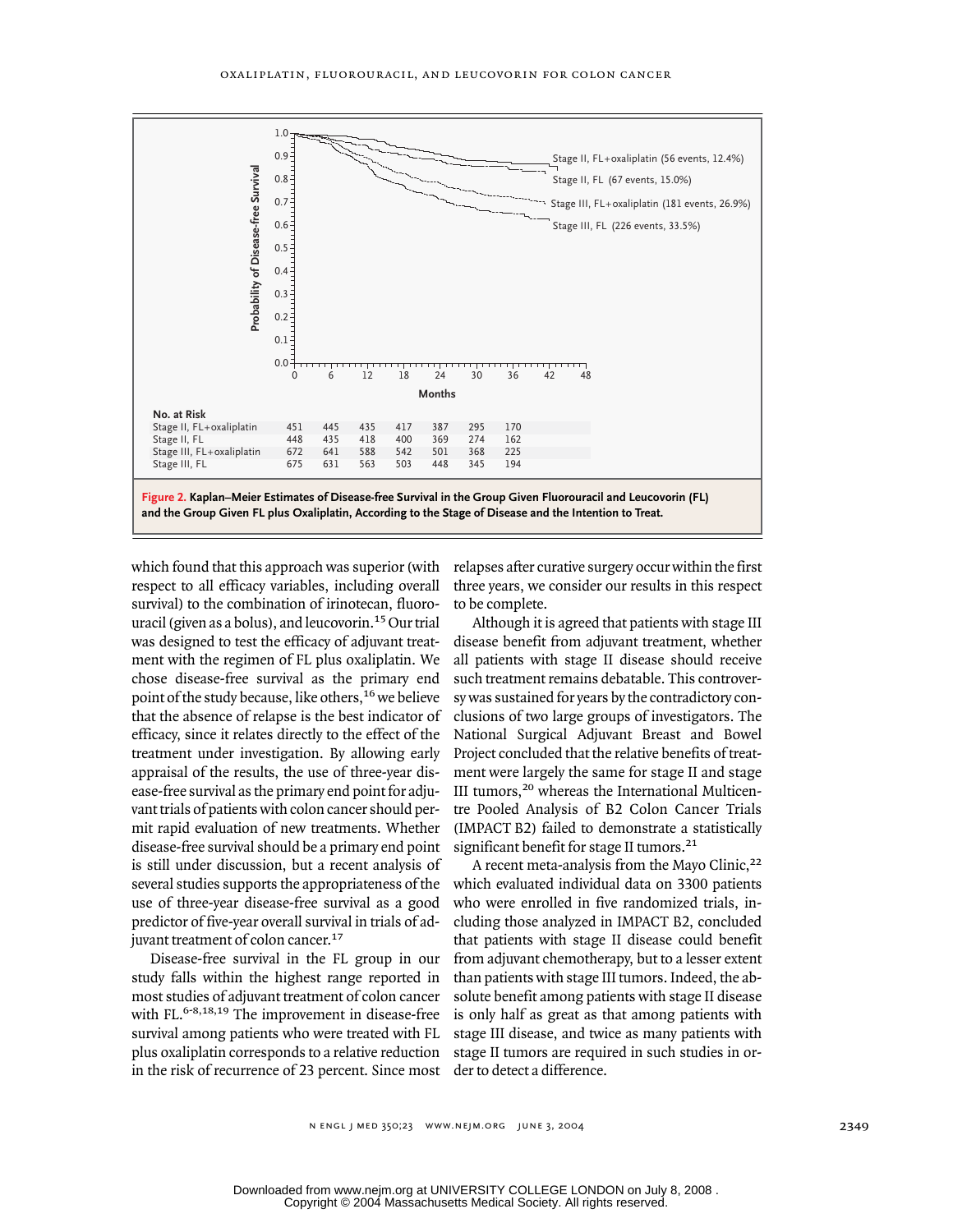A test for interaction is an appropriate statistical approach to the question of whether the benefit of adjuvant treatment differs between stage II and stage III colorectal cancer.<sup>23</sup> In our study, this test showed no significant interaction between the stage of disease and the treatment, indicating that FL plus oxaliplatin benefited both stage II and stage

| Prognostic Factor                | Hazard Ratio (95% CI)                                                                                    |
|----------------------------------|----------------------------------------------------------------------------------------------------------|
| Overall                          | $\overline{\phantom{a}}$                                                                                 |
| Sex                              |                                                                                                          |
| Male                             |                                                                                                          |
| Female                           | Н                                                                                                        |
| Age                              |                                                                                                          |
| $\ge 65$ yr                      |                                                                                                          |
| $< 65$ yr                        |                                                                                                          |
| Tumor stage                      |                                                                                                          |
| T <sub>4</sub>                   |                                                                                                          |
| $T1-T3$                          |                                                                                                          |
| Nodal stage                      |                                                                                                          |
| N <sub>2</sub>                   |                                                                                                          |
| N <sub>0</sub> or N <sub>1</sub> |                                                                                                          |
| Stage                            |                                                                                                          |
| III                              |                                                                                                          |
| $\mathbf{H}$                     |                                                                                                          |
| Obstruction                      |                                                                                                          |
| Present                          | ł                                                                                                        |
| Absent                           |                                                                                                          |
| Perforation                      |                                                                                                          |
| Present                          |                                                                                                          |
| Absent                           |                                                                                                          |
| CEA after surgery                |                                                                                                          |
| $\geq$ 5 ng/ml                   |                                                                                                          |
| $<$ 5 ng/ml                      |                                                                                                          |
| Degree of differentiation        |                                                                                                          |
| Well differentiated              |                                                                                                          |
| Poorly differentiated            |                                                                                                          |
| Venous invasion                  |                                                                                                          |
| Present                          |                                                                                                          |
| Absent                           |                                                                                                          |
| 0.0                              | <del>,,,,,,,,,,,,,,,,,,,,,,,,,,,,,,</del><br>0.2<br>0.4<br>0.6<br>0.8<br>1.0<br>1.2<br>1.4<br>1.6<br>1.8 |
|                                  | FL+Oxaliplatin<br><b>FL Better</b><br><b>Better</b>                                                      |

**Figure 3. Hazard Ratios and 95 Percent Confidence Intervals for Recurrence in the Group Given Fluorouracil and Leucovorin (FL) plus Oxaliplatin, as Compared with the FL Group, According to Baseline Prognostic Factors and the Intention to Treat.**

CEA denotes carcinoembryonic antigen.

III colorectal cancer. From a clinical standpoint, stage II colon cancer occurs in a heterogeneous, node-negative population in which clinical and biologic prognostic factors other than the status of lymph-node involvement need to be taken into account. Tools are being developed to help physicians assess the risk–benefit ratio of adjuvant chemotherapies for individual patients.<sup>22</sup>

With no clear consensus on the most effective FL regimen to be used for adjuvant treatment, we chose a twice-monthly regimen because of its efficacy and low rates of adverse effects in patients with advanced colorectal cancer, alone and in combination with oxaliplatin.<sup>12,14,24</sup> Supporting our decision are recent results demonstrating that this approach to adjuvant therapy is less toxic than monthly bolus injections of FL and is just as effective.18 This approach led to a straightforward study design, since the treatment in both groups was similar except for the addition of oxaliplatin in the group given FL plus oxaliplatin. The improved disease-free survival in the FL-plus-oxaliplatin group is thus directly linked to oxaliplatin.

The main safety concern regarding the use of oxaliplatin is peripheral neuropathy. Oxaliplatin induces frequent, transient, distal paresthesias during or shortly after the first minutes of infusion. In some cases these neurosensory symptoms increase in intensity with cumulative doses, persist between cycles, and interfere with function (in the case of grade 3 effects).12,14,25 We observed grade 3 peripheral neuropathy in 12.4 percent of patients who were receiving oxaliplatin. At one year, 11 patients (1.1 percent) had grade 3 neuropathy. Among them, two were found to have underlying disease that could have caused these symptoms (diabetes and hemiplegia, respectively). Although more frequent among patients receiving FL plus oxaliplatin than among those treated with FL alone, grade 3 or 4 neutropenia led to fever or infection in only 1.8 percent of patients in the former group. Similar findings have been reported among patients with metastatic colorectal cancer.14 From a safety standpoint, the rate of death from any cause was similarly low during treatment in both groups and, at 0.5 percent, is among the lowest figures reported in trials of adjuvant chemotherapy.5,18,26,27

Figures for overall survival at this stage of the study are preliminary, and no conclusion can be drawn about differences in survival between the treatment groups. Since the median overall survival from the time of diagnosis of metastatic colorec-